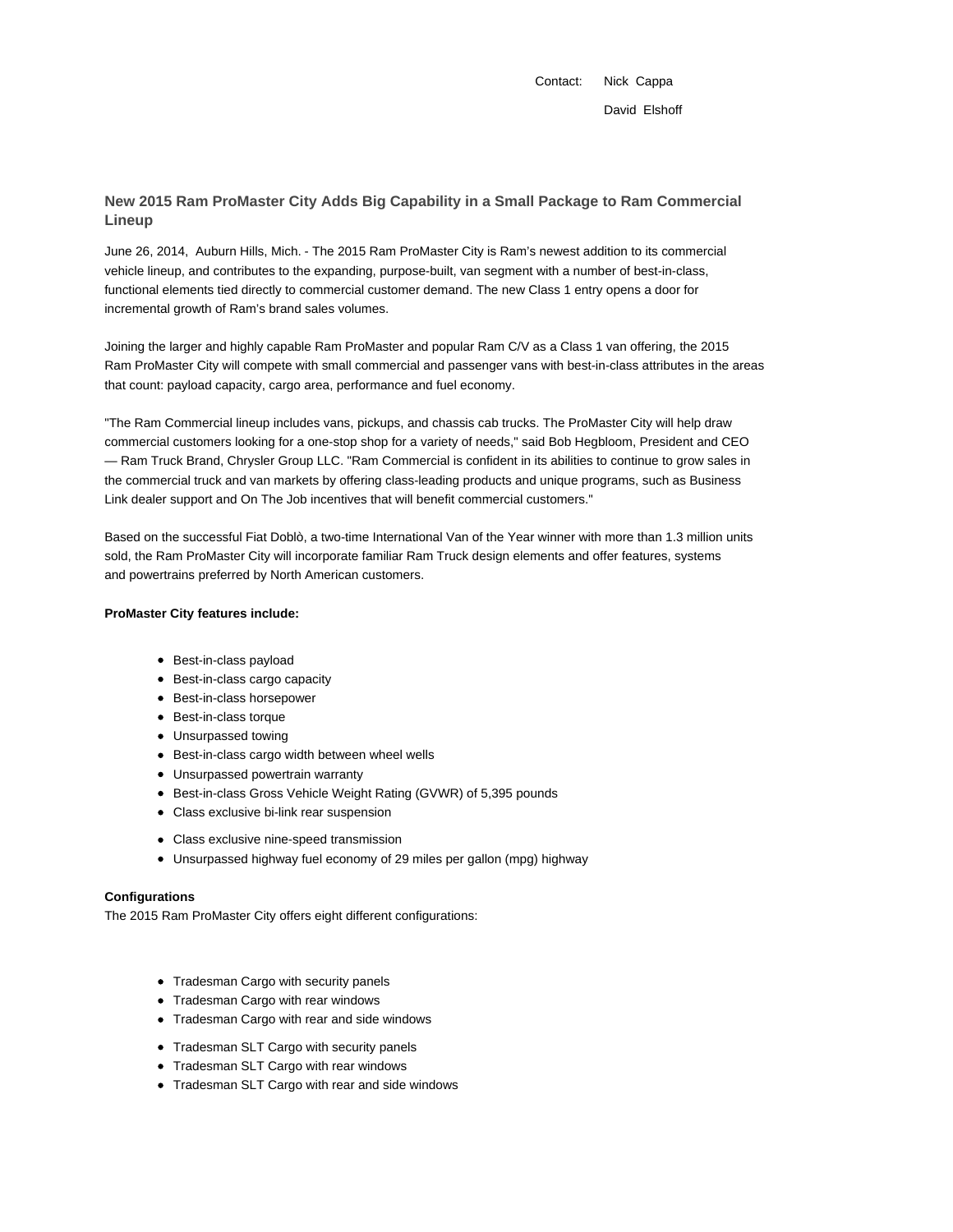- Wagon with rear and side windows
- Wagon SLT with rear and side windows

#### **Pricing**

- Tradesman Cargo Van U.S. Manufacturer's Suggested Retail Price (MSRP) of \$23,130 base (plus \$995 destination)
- Tradesman SLT Cargo Van MSRP of \$24,655 base (plus \$995 destination)
- Wagon MSRP of \$24,130 base (plus \$995 destination)
- Wagon SLT MSRP of \$25,655 base (plus \$995 destination)

Ram – Dodge at the time – began offering vans in the early 1960s. And even before that, dating back to 1918, a series of panel delivery trucks were precursors to the modern vans. The segment has since evolved from a standard size van with basic capability and tolerable efficiency to a variety of purpose-built cargo haulers with engineering and execution that combines desirable sizes, low total cost of ownership and upfit solutions.

There are roughly 175,000 Class 1 cargo vans in U.S. service today, mostly in fleets. Overall Class 1-4 van volumes are expected to be nearly 400,000 units per year over the next five years with small vans representing approximately 25 percent of the segment. Class 1 industry sales data show an increase in cargo van demand of 86 percent, which can be attributed to commercial customers right-sizing van purchases for their businesses.

Available at all 2,300 Ram Truck dealerships, the all-new 2015 Ram ProMaster City offers unsurpassed fuel efficiency, best-in-class payload and the highest cargo capacity in the segment. The new van also offers customers low total cost of ownership, serviceability and more proven experience than anything in the segment.

The Ram ProMaster City aligns with Ram Commercial, a division of the Ram Truck brand, to meet the unique requirements of commercial customers. Commercial business is essential as it represents about one quarter of the total U.S. sales volume.

Joined by the Ram C/V, the 2015 Ram ProMaster City targets countless businesses in a variety of industries, including delivery, service and repairs, construction, transportation/shipping, large-medium-small businesses and agriculture. The economy has incurred pent-up demand to replace aging commercial vans and vehicles that are no longer offered in the market. This has created an opportunity and Ram Commercial now offers a variety of capable and efficient models ready for work.

Top reasons for purchase in the Class 1 van segment:

- Total cost of ownership
- Cargo space and versatility
- Quality, reliability and dependability
- Payload

ProMaster City competitors are: Ford Transit Connect, Nissan NV 200 and Chevy City Express.

Start of production for the 2015 Ram ProMaster City is scheduled for fourth quarter of 2014. The ProMaster City is built in Bursa, Turkey at Fiat's joint-venture TOFAS plant. TOFAS is Turkey's largest auto assembly plant and was awarded a World Class Manufacturing Gold Medal, a testament to Fiat's center of excellence for small commercial vans. The optional ProMaster City cargo van configuration is upfitted at a Chrysler Group Transformation Center in Baltimore, Maryland.

#### **Ram Commercial lineup**

The Ram Truck brand continues to establish its own identity and clearly define its customer. The brand has emerged as a leader by investing in new products, infusing them with durable powertrains, robust chassis, new technology and features that further enhance their capabilities while delivering low total cost of ownership. Commercial truck and van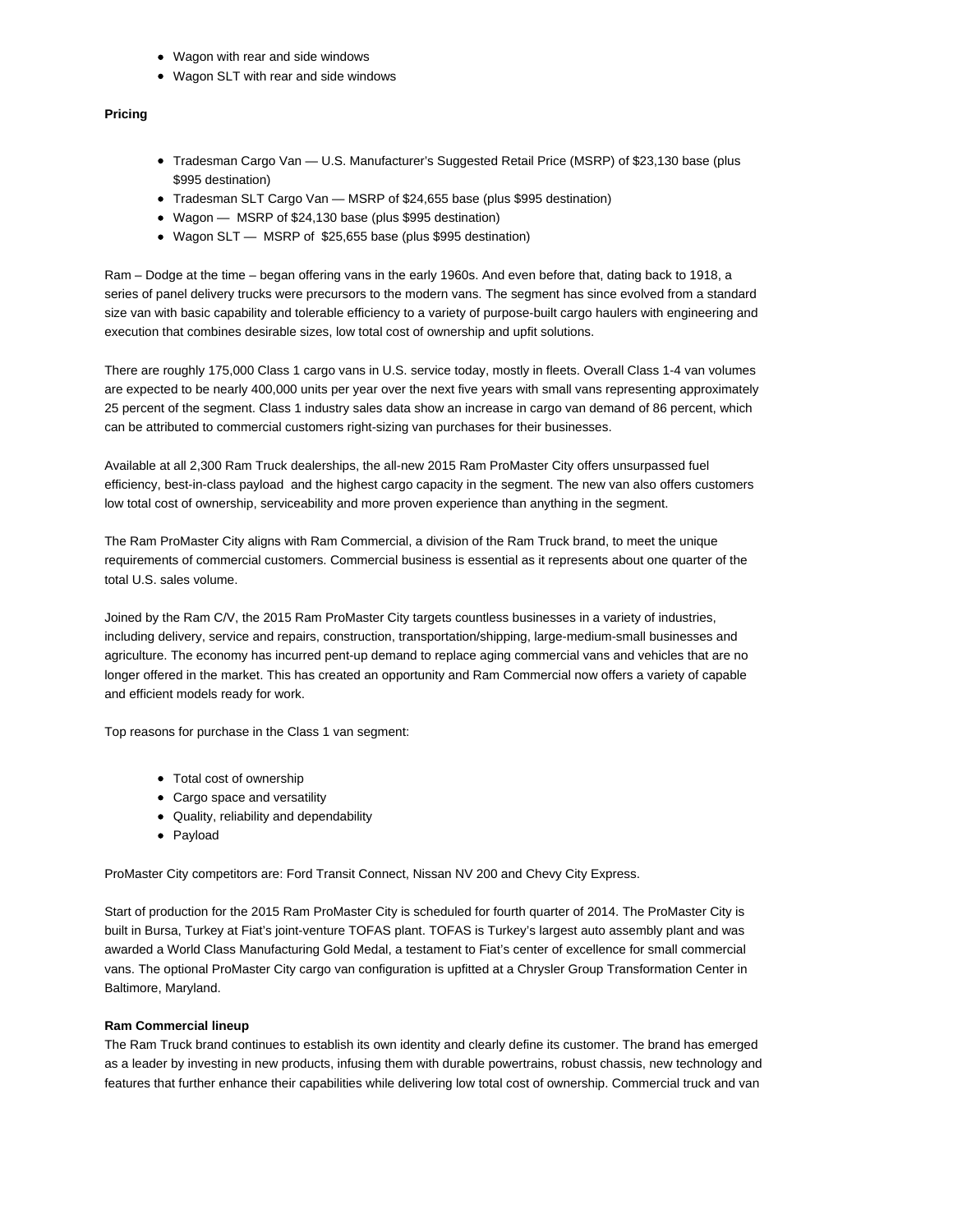customers have a demanding range of needs and require their vehicles to perform at any time. The Ram 1500, 2500 and 3500 pickups; 3500, 4500 and 5500 Chassis Cabs; Ram C/V; Ram ProMaster City and Ram ProMaster vans are designed to deliver a total package.

### **Ram C/V**

When it comes to capability, the Ram C/V Tradesman out-works competitive vans on a number of fronts by delivering best-in-class payload, cargo space and towing. Equipped with the award-winning Pentastar V-6 engine, mated to a six-speed automatic transmission, the Ram C/V Tradesman also delivers best-in-class horsepower, torque and driving range of up to 520 miles on a single tank of fuel.

### **Ram ProMaster**

Ram Commercial is tapping into Fiat Professional, one of the largest producers of commercial vehicles in the entire world, offering more than 110 years of experience. That knowledge has helped Ram enter new segments and expand the product line. Based on the Fiat Ducato, the Ram ProMaster full-size van is optimized for the North American market and offered by Ram Commercial with best-in-class attributes. Now in its third generation with more than four million sold worldwide, this van is a proven, award-winning workhorse with titles in efficiency.

### **Ram 1500**

First ever back-to-back Motor Trend Truck of the Year winner (2013 and 2014), the Ram 1500 delivers best-in-class gasoline fuel economy of 18 miles per gallon (mpg) city and 25 mpg highway with a truckload of pioneering, fuelsaving systems, including a fuel efficient and powerful 3.6-liter V-6 engine and first-in-segment technologies: TorqueFlite eight-speed automatic transmission, stop-start system, thermal management system, pulse-width modulation and active aerodynamics, including grille shutters and air suspension. For 2015, the Ram 1500 offers an exclusive, 3.0-liter EcoDiesel engine that delivers an outstanding combination of best-in-class fuel efficiency – 28 mpg – 420 lb.-ft. of torque and up to 9,200 pounds of towing capability.

### **Ram 2500 and 3500 Heavy Duty**

Ram Truck brand offers the most capable heavy-duty pickups in the segment – the 2015 Ram Heavy Duty line includes a list of features for the customer whose No. 1 priority is capability:

- Towing Best-in-class 30,000 pounds with Ram 3500
- Payload  $-7,320$  pounds with Ram 3500
- Power 850 lb.-ft. of torque with 6.7-liter Cummins
- Power Best-in-class 410 horsepower and 429 lb.-ft. of torque with 6.4-liter HEMI<sup>®</sup> V-8
- Capacity Gross Combined Weight Rating (GCWR) of 37,600 pounds with Ram 3500 BIC

Ram 2500 and 3500 Heavy Duty trucks also add new innovation, including an all-new five-link coil suspension with optional air suspension on Ram 2500, and a supplemental air bag suspension option on Ram 3500.

#### **Ram Chassis Cab**

Ram Truck brand owns titles in capability for its hardest-working trucks – the Ram 3500, 4500 and 5500 Chassis Cab trucks. Led by the Tradesman trim level, Ram Chassis Cab trucks provide customers with first-time innovations, and features along with new standards of strength, utility and drivability. Building on Ram Chassis Cabs already proven equation of durability, upfitter friendliness, efficiency and best-in-class capabilities, Ram's commercial-grade work trucks are engineered for maximum uptime, low cost of ownership, optimum performance and enhanced best-in-class commercial capability. Owners can proudly display their company logo and rest with the confidence of knowing that it will get the job done day-in and day-out. Ram Chassis Cab best-in-class features include:

- Best-in-class 37,500 GCWR
- Best-in-class 29,600 pounds of towing capacity
- Class-exclusive vehicle system interface module (VSIM) and upfitter-friendly design
- Class-exclusive electronic stability control
- Lowest total cost of ownership
- Class-exclusive smart exhaust brake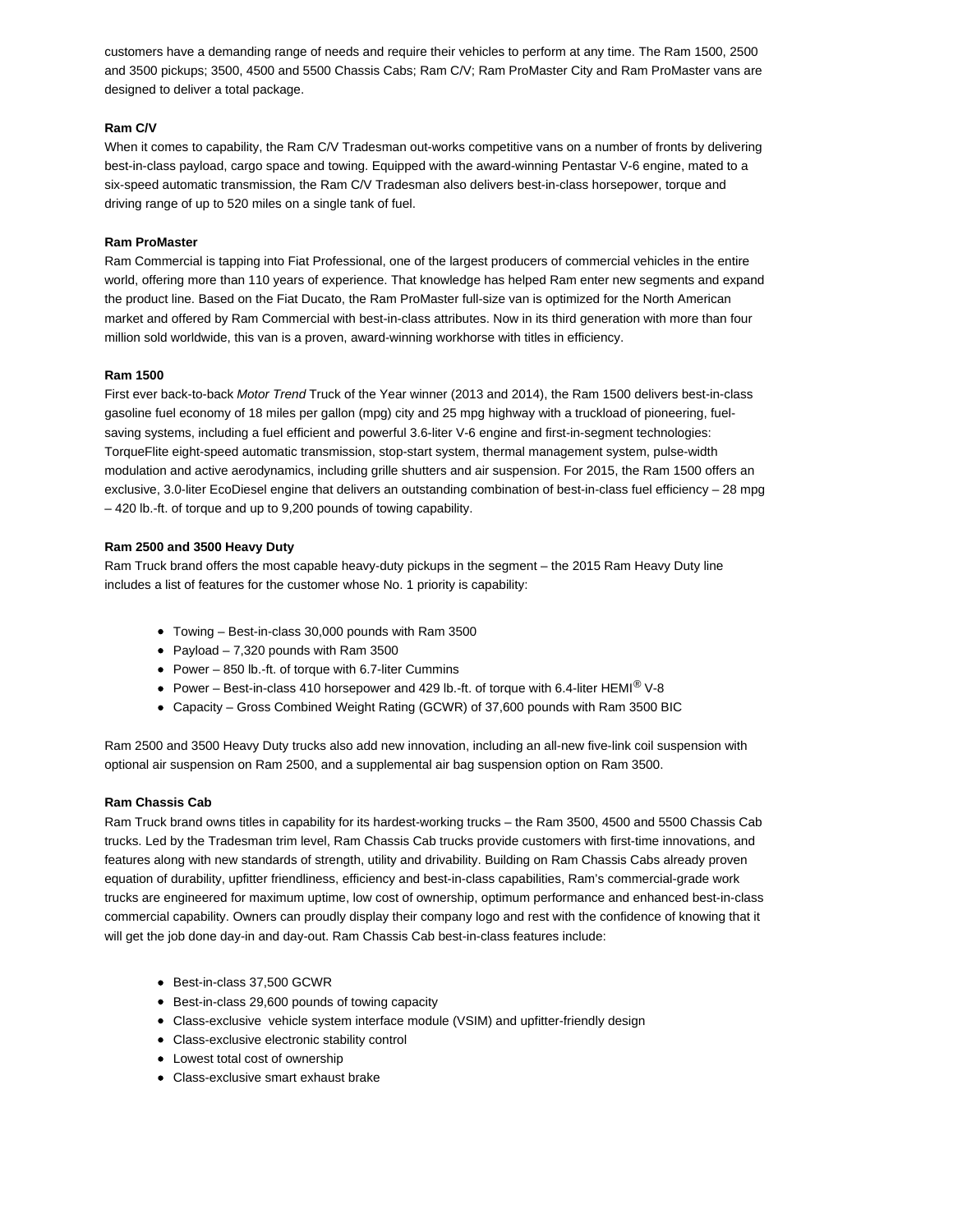- Best-in-class dual fuel tank capacity
- Best-in-class 15,000-mile oil change intervals on Cummins diesel
- Best-in-class powertrain warranty five years/100,000 miles

### **Ram Truck Total Cost of Ownership (TCO)**

Commercial customers in particular face balancing the challenges of opportunity costs, fuel pricing, reduced budgets, new technology and durability. Total cost of ownership (TCO) calculations are helpful in making purchase and operational decisions. Ram Truck offers best-in-class TCO for commercial truck owners. The Ram 1500 offers bestin-class fuel economy of 28 mpg. A standard V-8 engine features best-in-class entry-level capability and impressive resale value, allowing owners to recover more upfront costs. All Cummins diesel-powered Ram trucks feature a 15, 000-mile oil change interval, and a best-in-class diesel exhaust brake increases frictional brake life by three times the market average. Ram truck also offers the most upfitter-friendly solutions in the industry, reducing the initial costs for specialty trucks such as crane, rollback or dump bed upfits. Topping it off, Ram offers an unsurpassed five-year/100, 000-mile powertrain warranty, proof of the quality built into each truck.

### **Ram Commercial Marketing**

In many cases, the owner is not the operator, which creates a unique sales and marketing dynamic. Ram Commercial offers a complete approach with a company-wide strategy supported by all organizations and a dedicated sales force. Marketing efforts speak directly to commercial buyers both visually and verbally, and improved customer targeting benefits from laser-focused channels, such as tradeshows, commercial websites and trade publications. The new division is supported throughout the entire network, including local advocates, operation managers, sales specialists and an extensive dealer network.

Approximate Commercial Business Breakdown:

- $\bullet$  Service and repairs  $-24$  percent
- Construction 19 percent
- Transportation and shipping 17 percent
- Large-to-medium businesses 8 percent
- Small businesses 8 percent
- Schools organizations and non-profits 7 percent
- Machinery and Electronic products 6 percent
- Forestry, mining, oil and gas 3 percent
- $\bullet$  Farming and agriculture  $-2$  percent
- Wood, metal and stone products 2 percent
- Food and beverage 1 percent
- Other 3 percent

#### **Ram Truck Brand**

In 2009, the Ram Truck brand launched as a stand-alone division, focused on meeting the demands of truck buyers and delivering benchmark-quality vehicles. With a full lineup of trucks, the Ram 1500, 2500/3500 Heavy Duty, 3500/4500/5500 Chassis Cab, ProMaster and ProMaster City, the Ram brand builds trucks that get the hard work done and families where they need to go.

Ram continues to outperform the competition and sets the benchmarks for:

- 1,075 lb.-ft. of torque with Cummins Turbo Diesel
- Towing capacity of 37,090 lbs. with Ram 3500
- Segment first 1,000 lb.-ft of torque with Cummins Turbo Diesel
- Payload of 7,680 lbs. with Ram 3500
- Most luxurious: Ram Limited with real wood, real leather and 12-inch Uconnect touchscreen
- Best ride and handling with exclusive link coil rear and auto-level air suspensions
- Most interior space with Ram Mega Cab
- The most cargo space available in any traditional full size cargo van
- Most capable full-size off-road pickup Ram Power Wagon
- Ram 1500, America's most powerful half-ton diesel pickup with 480 lb.-ft. of torque, achieves an